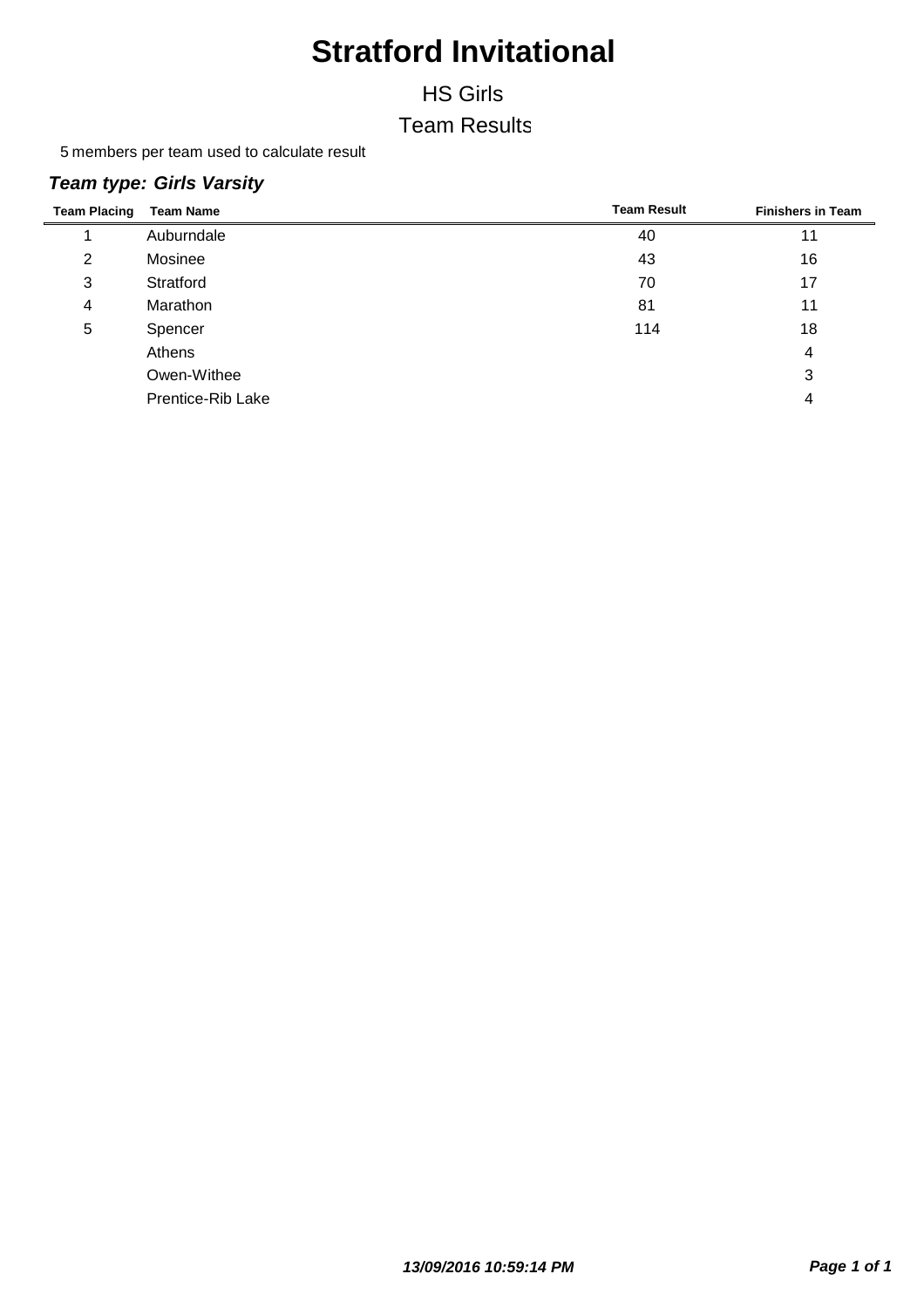### HS Girls Overall Results : Girls Varsity

| Pos | No  | Name                     | School            | Year | Time       | Team<br><b>Position</b> | <b>Team</b><br><b>Points</b> | Pace         |
|-----|-----|--------------------------|-------------------|------|------------|-------------------------|------------------------------|--------------|
| 1   | 341 | Anna Buchberger          | Marathon          |      | 00:21:36.4 | 1                       | 1                            | $6.58$ min/m |
| 2   | 292 | Isabella Jewel           | Auburndale        |      | 00:22:08.8 | 1                       | 2                            | $7:08$ min/m |
| 3   | 410 | Iris Shira               | Mosinee           |      | 00:22:38.3 | 1                       | 3                            | $7:18$ min/m |
| 4   | 293 | Kali Karl                | Auburndale        |      | 00:22:42.9 | 2                       | 4                            | $7:19$ min/m |
| 5   | 458 | Sierra Lake              | Prentice-Rib Lake |      | 00:22:45.4 | 1                       | $5$                          | $7:20$ min/m |
| 6   | 350 | Alysha Stieber           | Marathon          |      | 00:22:50.5 | 2                       | 5                            | $7:22$ min/m |
| 7   | 433 | Kallie Falteisek         | Owen-Withee       |      | 00:22:58.6 | 1                       | $5$                          | $7:24$ min/m |
| 8   | 398 | <b>Mallorie Barabas</b>  | Mosinee           |      | 00:23:01.9 | 2                       | 6                            | $7:25$ min/m |
| 9   | 402 | Jenna Klinner            | Mosinee           |      | 00:23:16.9 | 3                       | 7                            | 7:30 min/m   |
| 10  | 295 | Vanessa Mitchell         | Auburndale        |      | 00:23:17.1 | 3                       | 8                            | $7:30$ min/m |
| 11  | 566 | Macie Schillinger        | Stratford         |      | 00:23:20.1 | 1                       | 9                            | $7:31$ min/m |
| 12  | 569 | Angelia Verdone          | Stratford         |      | 00:23:22.6 | 2                       | 10                           | $7:32$ min/m |
| 13  | 400 | Sara Fochs               | Mosinee           |      | 00:23:25.8 | 4                       | 11                           | $7:33$ min/m |
| 14  | 294 | Anna Kollross            | Auburndale        |      | 00:23:25.9 | 4                       | 12                           | $7:33$ min/m |
| 15  | 557 | Kaylee Hollatz           | Stratford         |      | 00:23:29.2 | 3                       | 13                           | $7:34$ min/m |
| 16  | 299 | <b>Taylor Stanton</b>    | Auburndale        |      | 00:23:46.5 | 5                       | 14                           | 7:40 min/m   |
| 17  | 340 | Mira Beranek             | Marathon          |      | 00:23:56.5 | 3                       | 15                           | $7:43$ min/m |
| 18  | 411 | Alli Swid                | Mosinee           |      | 00:24:05.6 | 5                       | 16                           | $7:46$ min/m |
| 19  | 554 | Sammy Griesbach          | Stratford         |      | 00:24:07.6 | 4                       | 17                           | $7:46$ min/m |
| 20  | 266 | Abby Van Rixel           | Athens            |      | 00:24:15.7 | 1                       | $5$                          | 7:49 min/m   |
| 21  | 396 | Reidun Backman           | Mosinee           |      | 00:24:20.2 | 6                       | 18                           | $7:51$ min/m |
| 22  | 490 | Kaitlin Kasch            | Spencer           |      | 00:24:21.2 | 1                       | 19                           | $7:51$ min/m |
| 23  | 434 | Mackenzie Person         | Owen-Withee       |      | 00:24:25.5 | 2                       | $5$                          | $7:52$ min/m |
| 24  | 493 | Kaily Northup            | Spencer           |      | 00:24:43.7 | 2                       | 20                           | 7:58 min/m   |
| 25  | 457 | Kaitlyn Erickson         | Prentice-Rib Lake |      | 00:25:09.4 | 2                       | $5$                          | $8:06$ min/m |
| 26  | 553 | <b>Heather Greenberg</b> | Stratford         |      | 00:25:09.5 | 5                       | 21                           | $8:06$ min/m |
| 27  | 408 | MaKenna Olund            | Mosinee           |      | 00:25:09.7 | 7                       | 22                           | 8:07 min/m   |
| 28  | 432 | Ana Capetillo            | Owen-Withee       |      | 00:25:10.1 | 3                       | $5$                          | 8:07 min/m   |
| 29  | 561 | Gabby Leonhard           | Stratford         |      | 00:25:29.4 | 6                       | 23                           | 8:13 min/m   |
| 30  | 498 | Kaylee Wehrman           | Spencer           |      | 00:25:32.6 | 3                       | 24                           | $8:14$ min/m |
| 31  | 406 | <b>Kinsey Miller</b>     | Mosinee           |      | 00:25:39.3 | 8                       | >7                           | $8:16$ min/m |
| 32  | 412 | <b>Emily Vanderkoy</b>   | Mosinee           |      | 00:25:46.2 | 9                       | >7                           | 8:18 min/m   |
| 33  | 413 | Anna Winkleman           | Mosinee           |      | 00:25:52.4 | 10                      | >7                           | $8:20$ min/m |
| 34  | 484 | McKenna Brecht           | Spencer           |      | 00:25:53.7 | 4                       | 25                           | 8:21 min/m   |
| 35  | 497 | Sabrina Vircks           | Spencer           |      | 00:26:00.9 | 5                       | 26                           | 8:23 min/m   |
| 36  | 913 | Sierra Gage              | Marathon          |      | 00:26:10.4 | 4                       | 27                           | 8:26 min/m   |
| 37  | 486 | Lauren Faber             | Spencer           |      | 00:26:19.1 | 6                       | 28                           | 8:29 min/m   |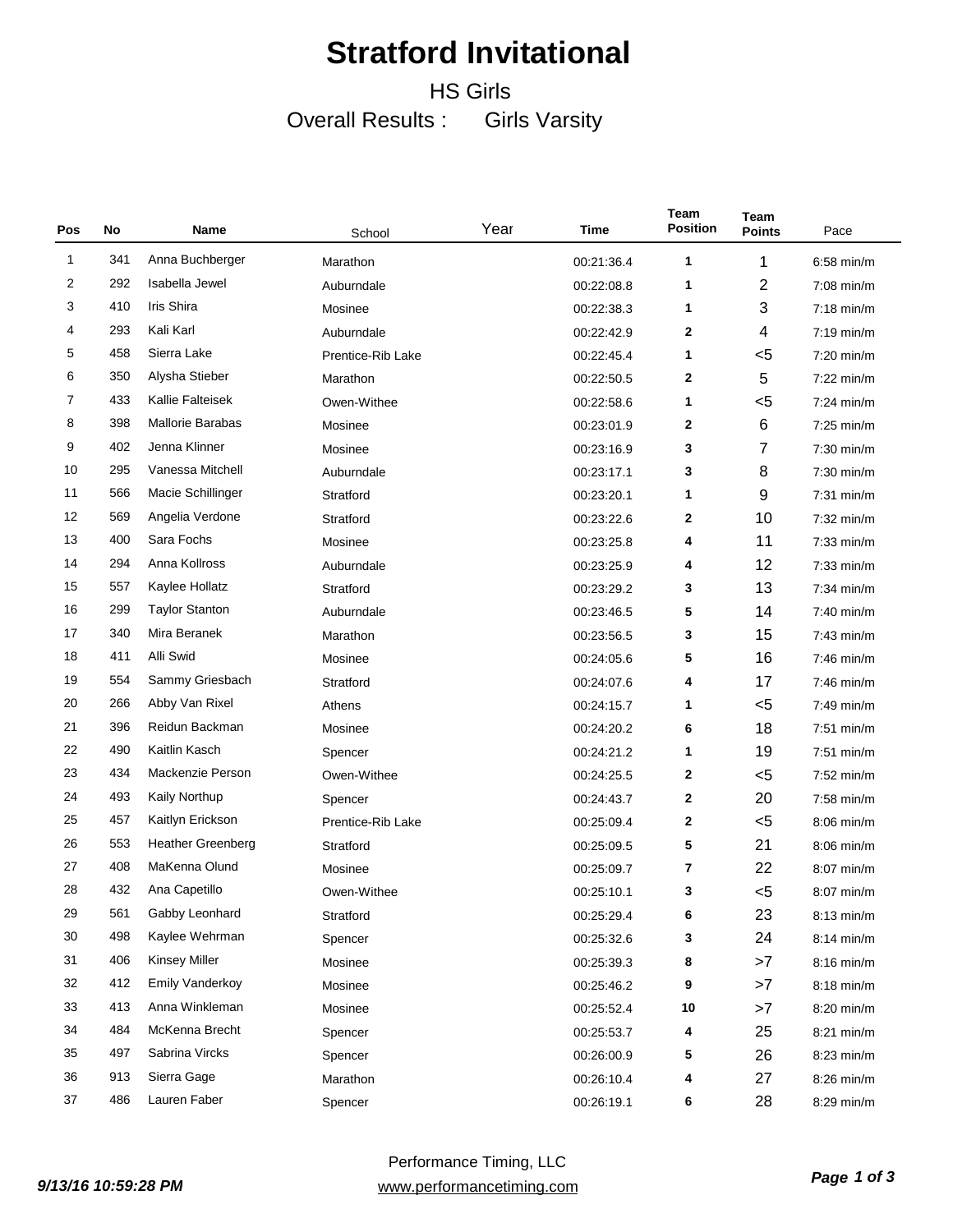### HS Girls Overall Results : Girls Varsity

| Pos | No  | Name                    | School            | Year | Time       | Team<br><b>Position</b> | <b>Team</b><br><b>Points</b> | Pace         |
|-----|-----|-------------------------|-------------------|------|------------|-------------------------|------------------------------|--------------|
| 38  | 489 | Sydney Johnson          | Spencer           |      | 00:26:25.3 | 7                       | 29                           | 8:31 min/m   |
| 39  | 296 | Amanda Momont           | Auburndale        |      | 00:26:26.4 | 6                       | 30                           | 8:31 min/m   |
| 40  | 297 | Emmalee Richardson      | Auburndale        |      | 00:26:31.0 | 7                       | 31                           | 8:33 min/m   |
| 41  | 563 | Taya Nett               | Stratford         |      | 00:26:31.9 | 7                       | 32                           | 8:33 min/m   |
| 42  | 495 | Leigh Anne Sieracki     | Spencer           |      | 00:26:36.6 | 8                       | >7                           | 8:35 min/m   |
| 43  | 399 | Hannah Fliss            | Mosinee           |      | 00:26:47.3 | 11                      | >7                           | 8:38 min/m   |
| 44  | 347 | Lorelie Peters          | Marathon          |      | 00:26:53.4 | 5                       | 33                           | $8:40$ min/m |
| 45  | 351 | Morgan Stieber          | Marathon          |      | 00:26:53.8 | 6                       | 34                           | 8:40 min/m   |
| 46  | 492 | Leah Nieman             | Spencer           |      | 00:26:54.5 | 9                       | >7                           | 8:40 min/m   |
| 47  | 342 | Kayla Erickson          | Marathon          |      | 00:27:05.8 | 7                       | 35                           | 8:44 min/m   |
| 48  | 499 | Hannah Zastrow          | Spencer           |      | 00:27:07.9 | 10                      | >7                           | 8:45 min/m   |
| 49  | 485 | Dalaney Eichman         | Spencer           |      | 00:27:10.7 | 11                      | >7                           | 8:46 min/m   |
| 50  | 459 | Erin Probst             | Prentice-Rib Lake |      | 00:27:16.4 | 3                       | $5$                          | $8:47$ min/m |
| 51  | 397 | Macie Barabas           | Mosinee           |      | 00:27:23.9 | 12                      | >7                           | 8:50 min/m   |
| 52  | 559 | Samantha Kaiser         | Stratford         |      | 00:27:24.5 | 8                       | >7                           | 8:50 min/m   |
| 53  | 817 | Skylar Gage             | Marathon          |      | 00:27:30.2 | 8                       | >7                           | 8:52 min/m   |
| 54  | 404 | Haley Lemke             | Mosinee           |      | 00:27:31.4 | 13                      | >7                           | $8:52$ min/m |
| 55  | 494 | Aryiah Schuh            | Spencer           |      | 00:27:33.6 | 12                      | >7                           | 8:53 min/m   |
| 56  | 401 | Maddie Jamroz           | Mosinee           |      | 00:27:42.2 | 14                      | >7                           | 8:56 min/m   |
| 57  | 552 | Chelsey Gliniecki       | Stratford         |      | 00:27:46.2 | 9                       | >7                           | 8:57 min/m   |
| 58  | 568 | Sydney Slominski        | Stratford         |      | 00:28:10.5 | 10                      | >7                           | $9:05$ min/m |
| 59  | 487 | Cinnamin Harwood        | Spencer           |      | 00:28:16.6 | 13                      | >7                           | $9:07$ min/m |
| 60  | 491 | <b>Tiffany Meinders</b> | Spencer           |      | 00:28:33.4 | 14                      | >7                           | $9:12$ min/m |
| 61  | 482 | Lexi Baehr              | Spencer           |      | 00:28:47.7 | 15                      | >7                           | $9:17$ min/m |
| 62  | 290 | Vicky Ertl              | Auburndale        |      | 00:28:56.6 | 8                       | >7                           | $9:20$ min/m |
| 63  | 405 | Erica Luebbe            | Mosinee           |      | 00:28:58.8 | 15                      | >7                           | $9:20$ min/m |
| 64  | 564 | Maddy Pavloski          | Stratford         |      | 00:29:14.1 | 11                      | >7                           | $9:25$ min/m |
| 65  | 349 | Sophie Schalk           | Marathon          |      | 00:29:22.2 | 9                       | >7                           | $9:28$ min/m |
| 66  | 460 | Maddy Thums             | Prentice-Rib Lake |      | 00:29:26.2 | 4                       | $5$                          | 9:29 min/m   |
| 67  | 291 | Sam Jensen              | Auburndale        |      | 00:29:32.1 | 9                       | >7                           | $9:31$ min/m |
| 68  | 298 | Hannah Schulte          | Auburndale        |      | 00:29:40.2 | 10                      | >7                           | $9:34$ min/m |
| 69  | 570 | Kylah Wenzel            | Stratford         |      | 00:29:42.9 | 12                      | >7                           | $9:35$ min/m |
| 70  | 483 | Felicia Bauer           | Spencer           |      | 00:29:47.9 | 16                      | >7                           | $9:36$ min/m |
| 71  | 565 | <b>Heather Pupp</b>     | Stratford         |      | 00:29:59.1 | 13                      | >7                           | $9:40$ min/m |
| 72  | 567 | Julia Schneider         | Stratford         |      | 00:30:05.8 | 14                      | >7                           | $9:42$ min/m |
| 73  | 300 | Alexandra Wolf          | Auburndale        |      | 00:30:42.5 | 11                      | >7                           | $9:54$ min/m |
| 74  | 558 | Rose Huther             | Stratford         |      | 00:31:02.6 | 15                      | >7                           | 10:00 min/m  |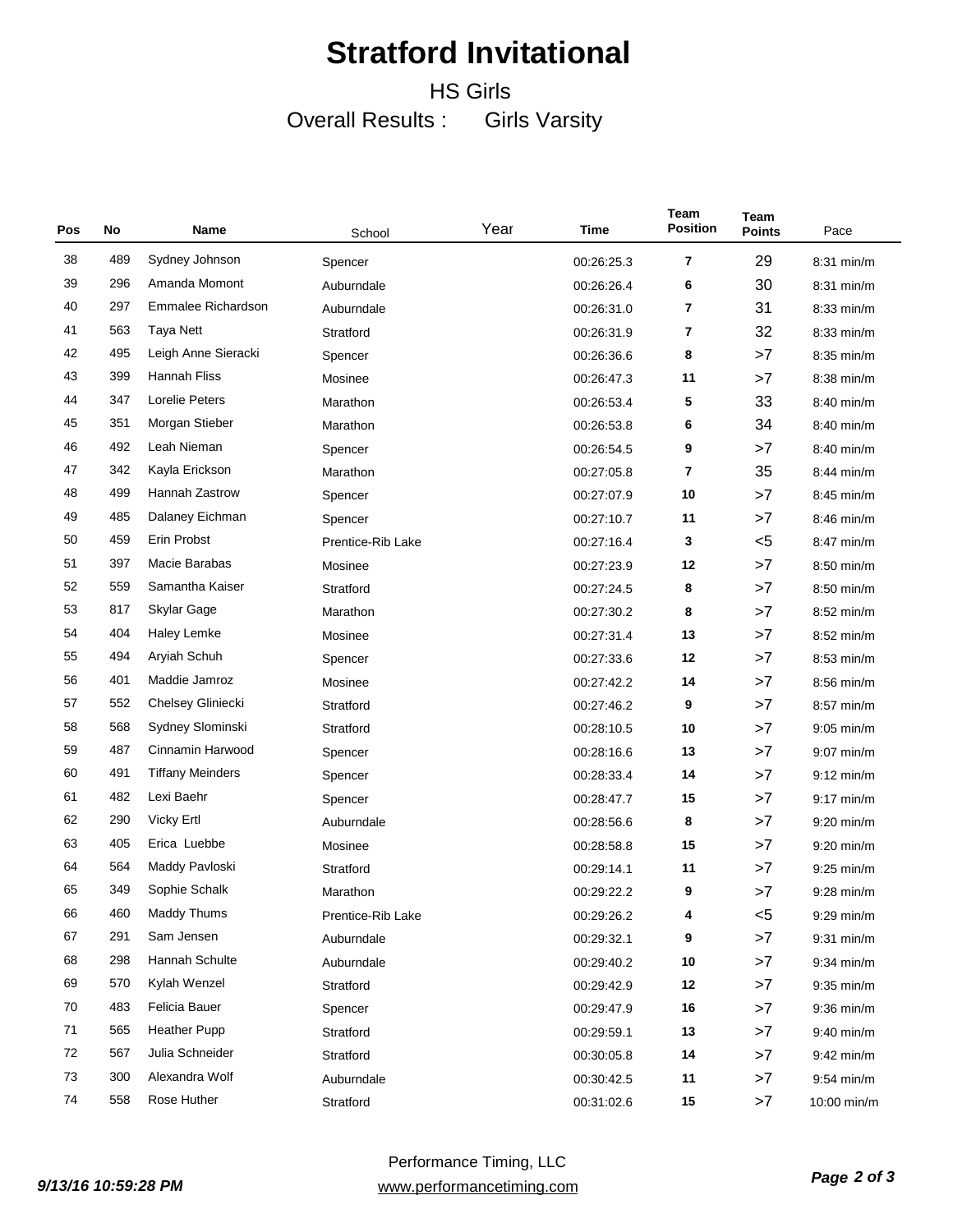### HS Girls Overall Results : Girls Varsity

| <b>Pos</b> | No  | <b>Name</b>           | School    | Year | <b>Time</b> | <b>Team</b><br><b>Position</b> | Team<br><b>Points</b> | Pace          |
|------------|-----|-----------------------|-----------|------|-------------|--------------------------------|-----------------------|---------------|
| 75         | 925 | Sarah Fritz           | Marathon  |      | 00:31:02.7  | 10                             | >7                    | 10:00 min/m   |
| 76         | 265 | Kailey Schug          | Athens    |      | 00:31:07.6  | $\overline{2}$                 | $<$ 5                 | $10:02$ min/m |
| 77         | 263 | Megan Nowak           | Athens    |      | 00:31:11.3  | 3                              | $<$ 5                 | $10:03$ min/m |
| 78         | 409 | Shaylynn Rowe         | Mosinee   |      | 00:31:22.1  | 16                             | >7                    | $10:07$ min/m |
| 79         | 496 | Alyssa Stoiber        | Spencer   |      | 00:31:44.6  | 17                             | >7                    | $10:14$ min/m |
| 80         | 488 | <b>Harleigh Hoefs</b> | Spencer   |      | 00:31:45.5  | 18                             | >7                    | $10:14$ min/m |
| 81         | 556 | Dahlia Gross          | Stratford |      | 00:32:59.9  | 16                             | >7                    | $10:38$ min/m |
| 82         | 562 | Sam Manecke           | Stratford |      | 00:33:22.2  | 17                             | >7                    | $10:45$ min/m |
| 83         | 348 | <b>Haley Reed</b>     | Marathon  |      | 00:35:05.5  | 11                             | >7                    | $11:19$ min/m |
| 84         | 264 | Kierra Penney         | Athens    |      | 00:38:51.7  | 4                              | $<$ 5                 | 12:32 min/m   |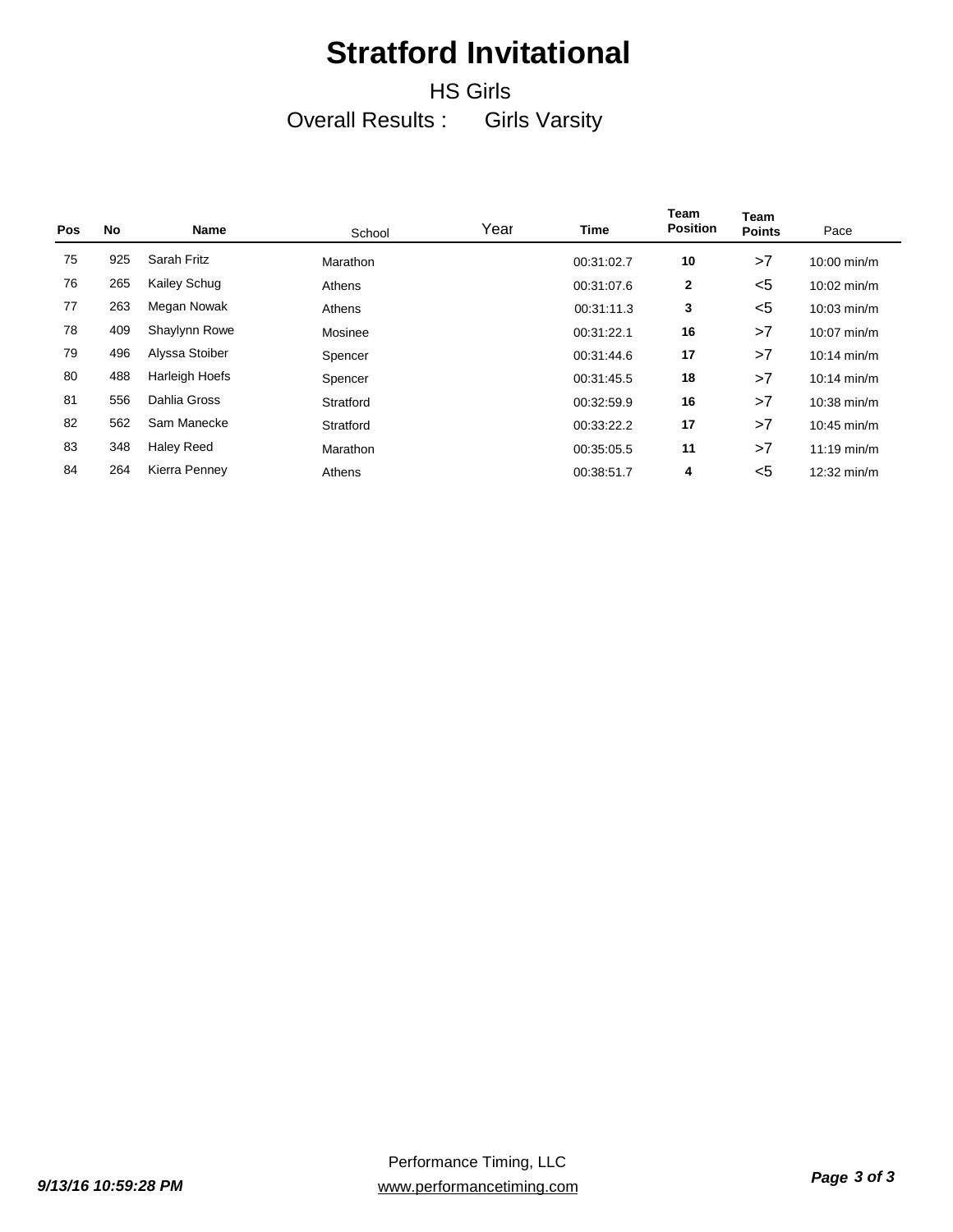### HS Girls Team Results with Individual Times *September 13, 2016*

|                 | Team name: Auburndale |         |                       |                    |                    |
|-----------------|-----------------------|---------|-----------------------|--------------------|--------------------|
| Team result: 40 |                       |         | Team Pos: 1           |                    |                    |
| <b>Team Pos</b> | <b>Overall Pos</b>    | Race No | <b>Name</b>           | <b>Finish Time</b> | <b>Team Points</b> |
|                 | 2                     | 292     | Isabella Jewel        | 22:08.8            | 2                  |
| 2               | 4                     | 293     | Kali Karl             | 22:42.9            | 4                  |
| 3               | 10                    | 295     | Vanessa Mitchell      | 23:17.1            | 8                  |
| 4               | 14                    | 294     | Anna Kollross         | 23:25.9            | 12                 |
| 5               | 16                    | 299     | <b>Taylor Stanton</b> | 23:46.5            | 14                 |
| 6               | 39                    | 296     | Amanda Momont         | 26:26.4            | 30                 |
| 7               | 40                    | 297     | Emmalee Richardson    | 26:31.0            | 31                 |
| 8               | 62                    | 290     | <b>Vicky Ertl</b>     | 28:56.6            | >7                 |
| 9               | 67                    | 291     | Sam Jensen            | 29:32.1            | >7                 |
| 10              | 68                    | 298     | Hannah Schulte        | 29:40.2            | >7                 |
| 11              | 73                    | 300     | Alexandra Wolf        | 30:42.5            | >7                 |
|                 |                       |         |                       |                    |                    |

| Team name:<br>Team result: 43 | <b>Mosinee</b>     |                |                        | Team Pos: 2 |                    |                    |
|-------------------------------|--------------------|----------------|------------------------|-------------|--------------------|--------------------|
| <b>Team Pos</b>               | <b>Overall Pos</b> | <b>Race No</b> | <b>Name</b>            |             | <b>Finish Time</b> | <b>Team Points</b> |
| 1                             | 3                  | 410            | Iris Shira             |             | 22:38.3            | 3                  |
| 2                             | 8                  | 398            | Mallorie Barabas       |             | 23:01.9            | 6                  |
| 3                             | 9                  | 402            | Jenna Klinner          |             | 23:16.9            | 7                  |
| 4                             | 13                 | 400            | Sara Fochs             |             | 23:25.8            | 11                 |
| 5                             | 18                 | 411            | Alli Swid              |             | 24:05.6            | 16                 |
| 6                             | 21                 | 396            | Reidun Backman         |             | 24:20.2            | 18                 |
| 7                             | 27                 | 408            | MaKenna Olund          |             | 25:09.7            | 22                 |
| 8                             | 31                 | 406            | <b>Kinsey Miller</b>   |             | 25:39.3            | >7                 |
| 9                             | 32                 | 412            | <b>Emily Vanderkoy</b> |             | 25:46.2            | >7                 |
| 10                            | 33                 | 413            | Anna Winkleman         |             | 25:52.4            | >7                 |
| 11                            | 43                 | 399            | Hannah Fliss           |             | 26:47.3            | >7                 |
| 12                            | 51                 | 397            | Macie Barabas          |             | 27:23.9            | >7                 |
| 13                            | 54                 | 404            | <b>Haley Lemke</b>     |             | 27:31.4            | >7                 |
| 14                            | 56                 | 401            | Maddie Jamroz          |             | 27:42.2            | >7                 |
| 15                            | 63                 | 405            | Erica Luebbe           |             | 28:58.8            | >7                 |
| 16                            | 78                 | 409            | Shaylynn Rowe          |             | 31:22.1            | >7                 |
| Team name:                    | <b>Stratford</b>   |                |                        |             |                    |                    |
| Team result: 70               |                    |                |                        | Team Pos: 3 |                    |                    |

**Team Pos Overall Pos Race No Name Finish Time**

Team Points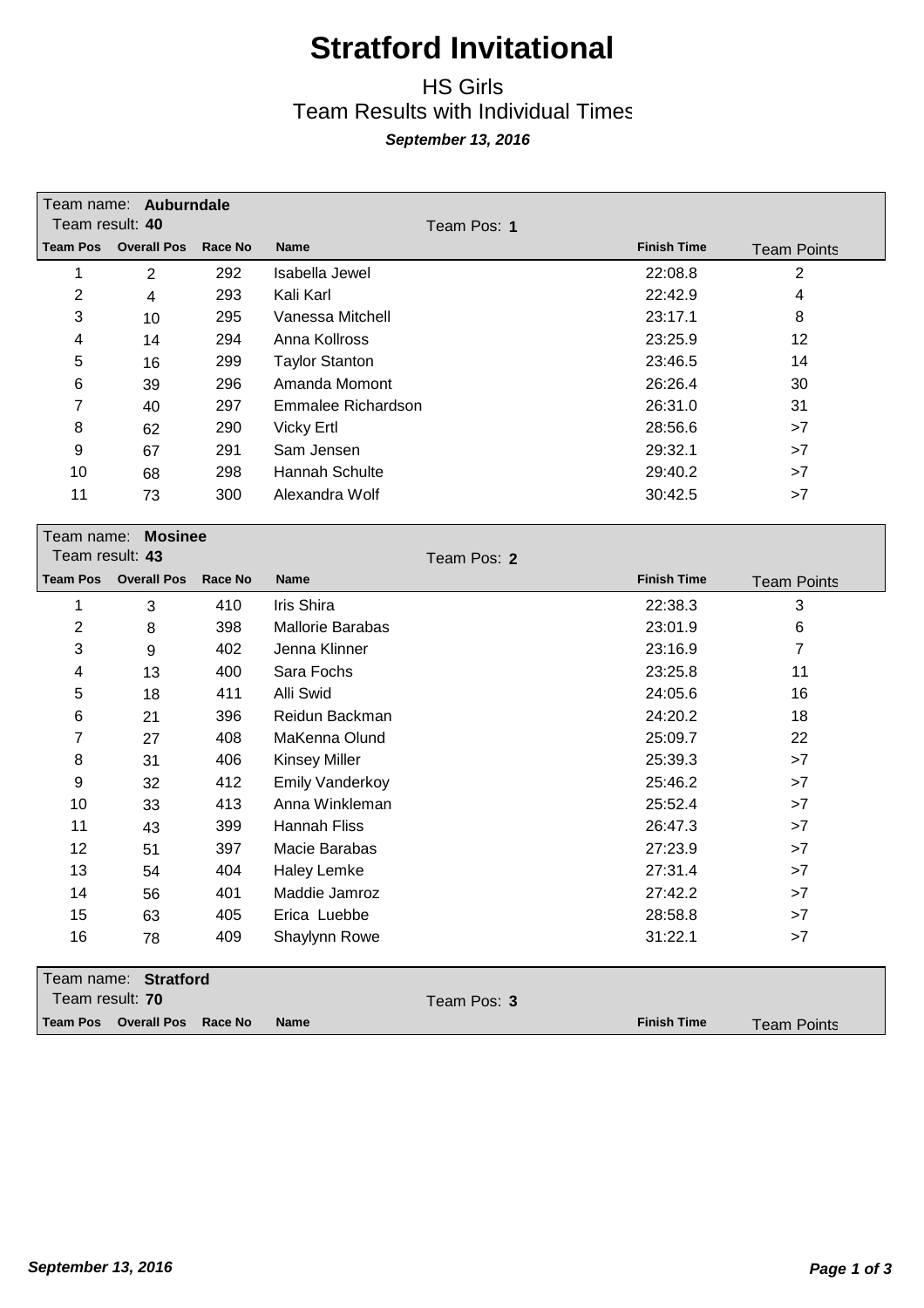|                 | Team name: Stratford        |                |                          |             |                    |                    |
|-----------------|-----------------------------|----------------|--------------------------|-------------|--------------------|--------------------|
| Team result: 70 |                             |                |                          | Team Pos: 3 |                    |                    |
|                 | <b>Team Pos</b> Overall Pos | <b>Race No</b> | <b>Name</b>              |             | <b>Finish Time</b> | <b>Team Points</b> |
| 1               | 11                          | 566            | Macie Schillinger        |             | 23:20.1            | 9                  |
| $\overline{c}$  | 12                          | 569            | Angelia Verdone          |             | 23:22.6            | 10                 |
| 3               | 15                          | 557            | Kaylee Hollatz           |             | 23:29.2            | 13                 |
| 4               | 19                          | 554            | Sammy Griesbach          |             | 24:07.6            | 17                 |
| 5               | 26                          | 553            | <b>Heather Greenberg</b> |             | 25:09.5            | 21                 |
| 6               | 29                          | 561            | Gabby Leonhard           |             | 25:29.4            | 23                 |
| 7               | 41                          | 563            | <b>Taya Nett</b>         |             | 26:31.9            | 32                 |
| 8               | 52                          | 559            | Samantha Kaiser          |             | 27:24.5            | >7                 |
| 9               | 57                          | 552            | Chelsey Gliniecki        |             | 27:46.2            | $>7$               |
| 10              | 58                          | 568            | Sydney Slominski         |             | 28:10.5            | >7                 |
| 11              | 64                          | 564            | Maddy Pavloski           |             | 29:14.1            | >7                 |
| 12              | 69                          | 570            | Kylah Wenzel             |             | 29:42.9            | >7                 |
| 13              | 71                          | 565            | <b>Heather Pupp</b>      |             | 29:59.1            | >7                 |
| 14              | 72                          | 567            | Julia Schneider          |             | 30:05.8            | >7                 |
| 15              | 74                          | 558            | Rose Huther              |             | 31:02.6            | >7                 |
| 16              | 81                          | 556            | Dahlia Gross             |             | 32:59.9            | >7                 |
| 17              | 82                          | 562            | Sam Manecke              |             | 33:22.2            | >7                 |
|                 |                             |                |                          |             |                    |                    |
| Team name:      | <b>Marathon</b>             |                |                          |             |                    |                    |
| Team result: 81 |                             |                |                          | Team Pos: 4 |                    |                    |
| <b>Team Pos</b> | <b>Overall Pos</b>          | Race No        | <b>Name</b>              |             | <b>Finish Time</b> | <b>Team Points</b> |
| 1               | $\mathbf 1$                 | 341            | Anna Buchberger          |             | 21:36.4            | $\mathbf 1$        |
| $\overline{c}$  | 6                           | 350            | Alysha Stieber           |             | 22:50.5            | 5                  |
| 3               | 17                          | 340            | Mira Beranek             |             | 23:56.5            | 15                 |
| 4               | 36                          | 913            | Sierra Gage              |             | 26:10.4            | 27                 |
| 5               | 44                          | 347            | <b>Lorelie Peters</b>    |             | 26:53.4            | 33                 |
| 6               | 45                          | 351            | Morgan Stieber           |             | 26:53.8            | 34                 |
| 7               | 47                          | 342            | Kayla Erickson           |             | 27:05.8            | 35                 |
| 8               | 53                          | 817            | <b>Skylar Gage</b>       |             | 27:30.2            | >7                 |
| 9               | 65                          | 349            | Sophie Schalk            |             | 29:22.2            | >7                 |
| 10              | 75                          | 925            | Sarah Fritz              |             | 31:02.7            | >7                 |
| 11              | 83                          | 348            | <b>Haley Reed</b>        |             | 35:05.5            | >7                 |

| Team name: Spencer                          |             |                    |                    |
|---------------------------------------------|-------------|--------------------|--------------------|
| Team result: 114                            | Team Pos: 5 |                    |                    |
| Team Pos Overall Pos Race No<br><b>Name</b> |             | <b>Finish Time</b> | <b>Team Points</b> |